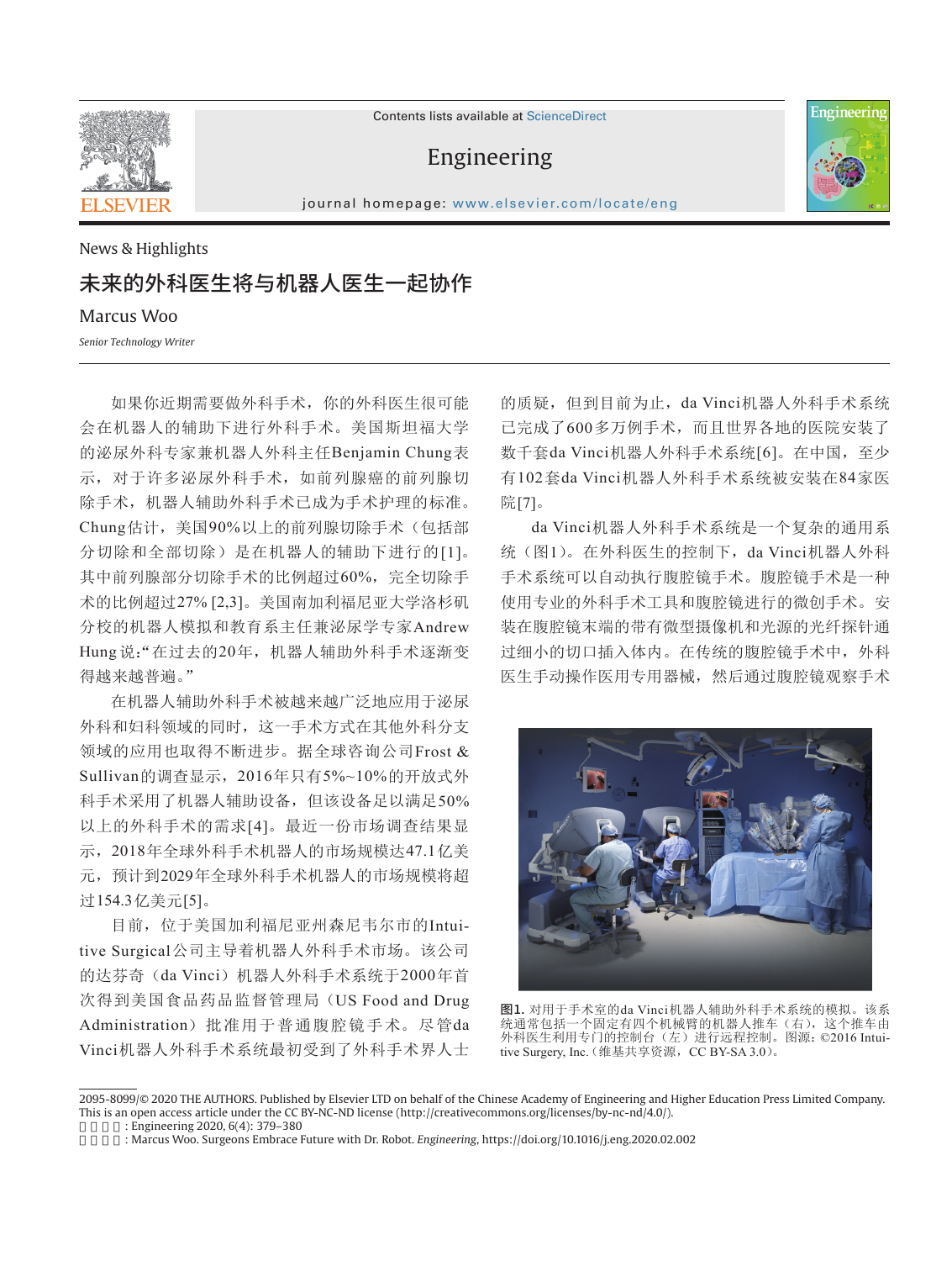区域。但是,da Vinci机器人外科手术系统的手术工具 被固定在其四个机械臂中的三个机械臂的末端,其中腹 腔镜位于第四个机械臂上。外科医生不是站在手术台 上,而是坐在一个能在高清屏幕上显示由电脑生成的三 维图像的控制台前指导手术(有时是在一个与手术室分 开的房间里)。Chung说,坐在控制台上可以减轻医生 的疲劳。

da Vinci手术机器人最大的优点是其可移动的机械 臂,而且机械臂的末端可以精确地弯曲和旋转。Hung 表示,da Vinci手术机器人的优势在于其高水平控制技 术,该技术能够降低更多外科医生执行复杂腹腔镜手术 的工作难度。他说,"这使外科医生能够进行大约10年 前或更早以前,只有医术精湛的专攻腹腔镜手术的医生 才能做的复杂手术。"Chung说,da Vinci手术机器人在 前列腺切除术、子宫切除术和肾切除术等手术领域非常 实用,因为这些手术的手术面积相对较小,机器人不需 要大范围的移动。虽然这些手术需要进行大量缝合,但 是这正是da Vinci手术机器人所擅长的。

虽然机器人辅助外科手术系统的优点有很多,但其 昂贵的成本需要引起人们的重视。一台da Vinci机器人 辅助外科手术系统的价格高达200万美元,并且根据最 近的一项分析显示,每台da Vinci机器人辅助外科手术 的最低价格为3568美元[8]。造成该系统成本价格如此 昂贵的部分原因是近20年来手术机器人的市场一直由 Intuitive Surgical公司垄断,不过,随着更多新产品进入 市场,预计它的价格将会下降。手术机器人广阔的市场 发展前景及其专利保护期的陆续到期[9,10]正促使许多 公司竞相开发和提供有竞争性的机器人系统。

2019年年末,全球医疗设备公司Medtronic宣布进 军手术机器人行列,并将推出其新一代机器人通用外科 手术系统Hugo [11]。该公司计划于2021年将Hugo投入 市场,但这只是即将涌入新型外科手术机器人市场的冰 山一角。近日,总部位于英国剑桥的CMR Surgical公司 筹集了2.4亿美元,用于全面资助其模块化外科手术机 器人系统Versius的全球商业化。该公司计划在欧洲和亚 洲推出该系统(已获欧洲批准,并且已经在印度普纳的 一家医院投入使用)[12]。谷歌的Verily公司(原名谷歌 生命科学)和医疗设备巨头强生公司共同成立的初创公 司正在开发一种名为Verb的机器人平台。日本[13]、韩 国、新加坡、泰国和中国的几家公司也正在研发本国的 手术机器人,如北京积水潭医院和北京天智航医疗技术 有限公司 (Beijing Tinavi Medical Technologies) 共同研 发的TiRobot系统[14]。

大多数新型机器人凭借自身适用于各种手术的通 用系统与da Vinci机器人系统相互竞争。但是,市场上 也出现了体积更小、更专业的手术机器人,如Intuitive Surgical公司开发的Ion机器人系统。Ion机器人的柔性 导管可进入患者肺部组织进行支气管镜检查。被强生 公司收购的美国加利福尼亚州红木城的初创公司Auris Health研发了一个类似的支气管镜检查机器人。美国田 纳西州纳什维尔市的范德比尔特大学的研发手术机器 人的专家Robert Webster说:"这些更加专业化的外科手 术机器人促进了许多商用领域手术机器人设备数量的增 加。例如,在骨科手术中,这些设备能够精准地钻骨, 或在立体定向手术(如活检)时将针头或电极插入患者 体内。这是手术机器人未来的发展方向。未来将会有许 多细分特定领域的手术机器人被研发出来,并且我认为 它们将会取代通用型机器人。"

但是手术机器人并不总是会改善治疗效果,它也会 带来一些风险[15]。2019年2月,美国食品药品监督管 理局发出警告称,至少对于某些癌症,如乳腺癌和宫颈 癌,没有证据表明机器人手术会改善其治疗效果[16]。 该警告主要基于在2018年*The New England Journal of Medicine*上发表的两项重要研究,这两项研究均表明, 接受过微创手术(包括机器人辅助外科手术)的宫颈癌 女性患者的存活率低于接受传统开放的外科手术的女性 患者的存活率。造成这种情况的原因可能是机器人在操 作过程中无意释放出肿瘤细胞[17,18]。Webster教授说: "机器人不一定适用于所有手术。有些手术更适合医生 手动操作。"

然而,针对泌尿外科的一个长期的跟踪记录让外科 医生更加相信机器人手术是安全和有益的。Chung主 任说:"如果手术过程中有异常情况出现,医生也会提 前发现。"

人工智能(AI)也是机器人手术革命的一部分。随 着越来越多的手术机器人被应用于手术室,手术过程中 的相关数据也随之增多。当医生操作机器人进行手术 时,机器人会收集每一道程序的每一条信息。Webster 教授表示,AI可以帮助分析这些数据,并帮助外科医生 优化他们的技术,以获得最佳的治疗效果。AI还可能使 机器人自动执行某些重复或普通的手术任务,如缝合打 结创口[19]。

但是外科医生目前还不需要担心自己会被机器人取 代。至少从现在到未来很长一段时间,手术机器人可能